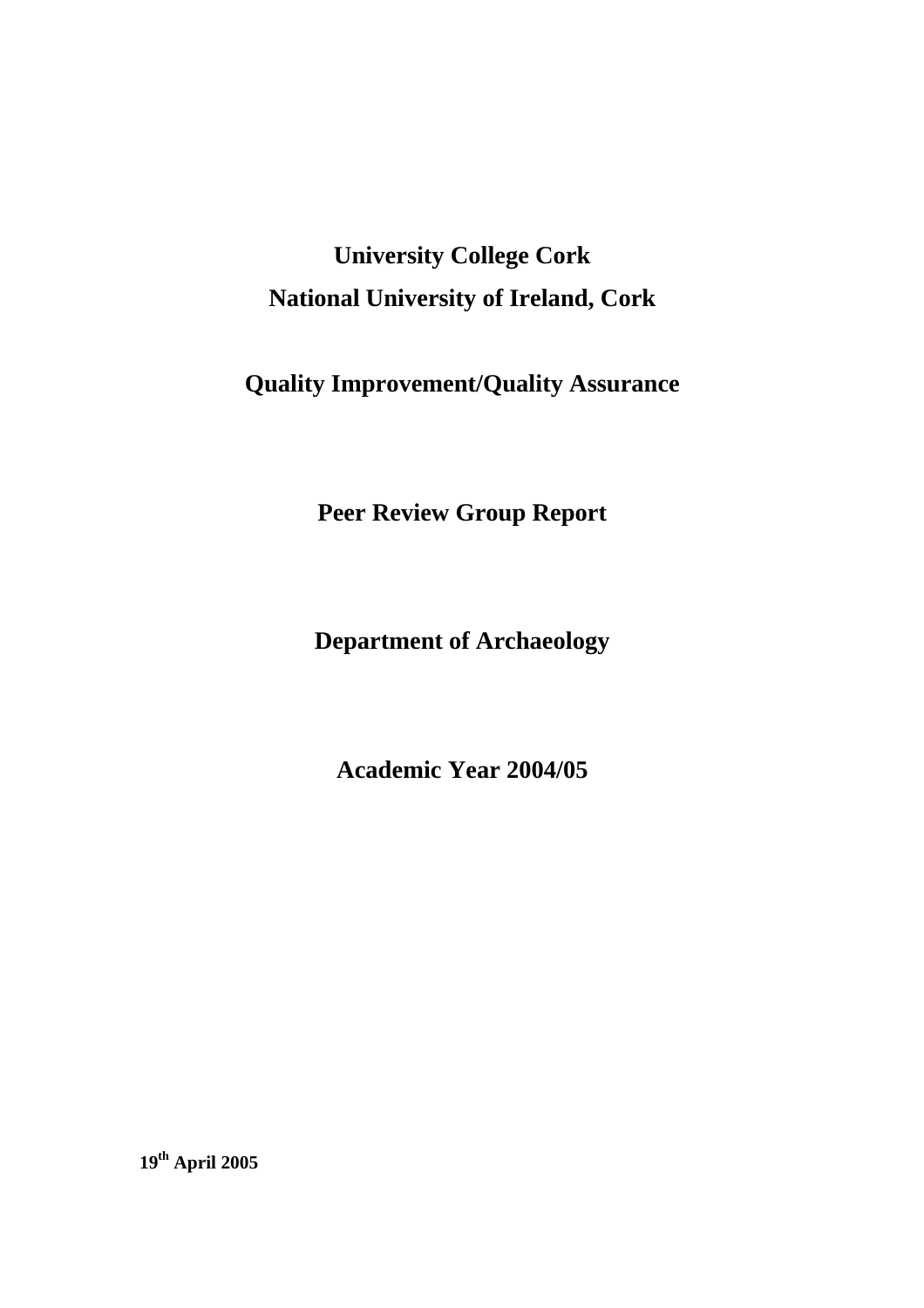# **MEMBERS OF THE PEER REVIEW GROUP:**

Professor Barry Cunliffe, Institute of Archaeology, University of Oxford, UK (External Peer Reviewer)

Professor John Waddell, Department of Archaeology, NUI Galway (External Peer Reviewer)

Dr. Clare O' Halloran, Department of History, NUI Cork (Internal Peer Reviewer)

Professor Gearóid Ó Crualaoich, Department of Béaloideas, NUI Cork (Internal Peer Reviewer and Chair of PRG)

# **PEER REVIEW**

# **Timetable of the site visit**

The timetable is attached as Appendix A.

The timetable, as drawn up prior to the visit and finalised at a meeting attended by the Director of the Quality Promotion Unit, Dr. Norma M. Ryan, the Chair of the Peer Review Group, Professor Gearóid Ó Crualaoich and the Head of the Department of Archaeology, Professor Peter Woodman, proved very suitable and adequate to the purposes of the Review. Certain adjustments to the schedule, involving the Acting Vice-President for Academic Affairs and Research Policy, Professor Áine Hyland, and the representative of the Finance Office, Ms. Carmel Cotter, were necessitated by last minute circumstances. These adjustments were effected without difficulty, as were certain changes to the order in which members of the staff of the Department of Archaeology met with the PRG on the morning of Wednesday 23<sup>rd</sup> February. Overall, the PRG is satisfied that it was able to carry out its visitation of the Department of Archaeology in a way that complies with the requirements of the Quality Review process.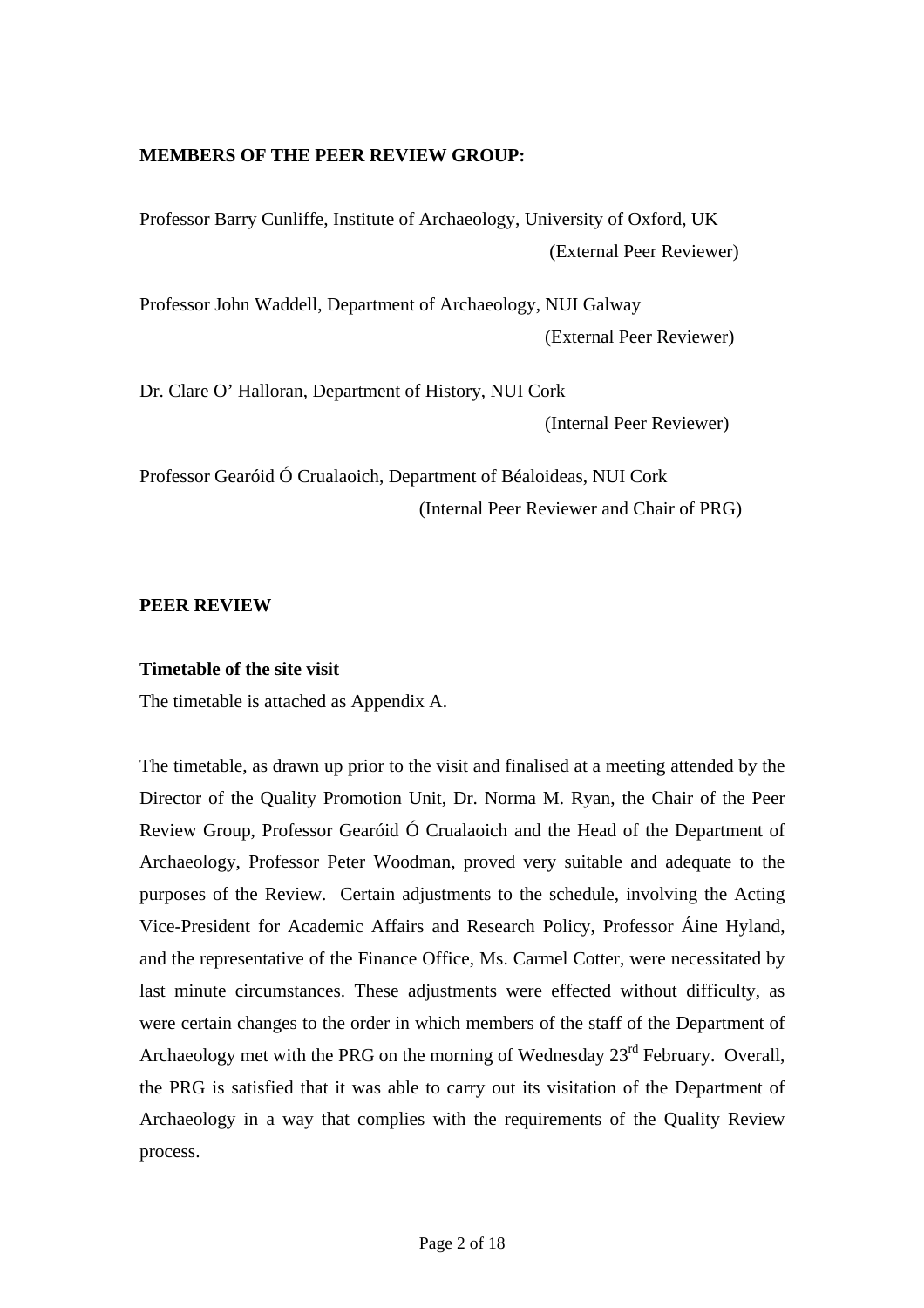# **Peer Review**

# **Methodology**

The allocation of areas of primary responsibility among members of the PRG was agreed as follows at the Group's initial coming together on the evening of Tuesday  $22<sup>nd</sup>$  February:

a) Consideration of the Department of Archaeology as organisation, institution and workplace - in respect of structures, resources, administration and staff development.

- Professor John Waddell

- b) Consideration of Curriculum aspects of the work of the Department of Archaeology, including matters of syllabus; undergraduate teaching, assessment and evaluation; staff-student relations and communication. - Dr. Clare O' Halloran
- c) Consideration of the Scholarship of the Department of Archaeology, including its research and publications record; its research programme in respect of staff and students; its ability to fund research; its supervision of research; its contributions to the wider local community and to the Archaeological profession; the appropriateness, in respect of scholarship, of the Department's Benchmarking exercise.

- Professor Barry Cunliffe

d) Facilitation of the PRG's work on-site in the Department of Archaeology; delivery of the main aspects of the PRG's Exit Presentation to the Department of Archaeology on completion of the onsite visitation; collation and editing of the various drafts in the preparation of the final version of the PRG's Report.

- Professor Gearóid Ó Crualaoich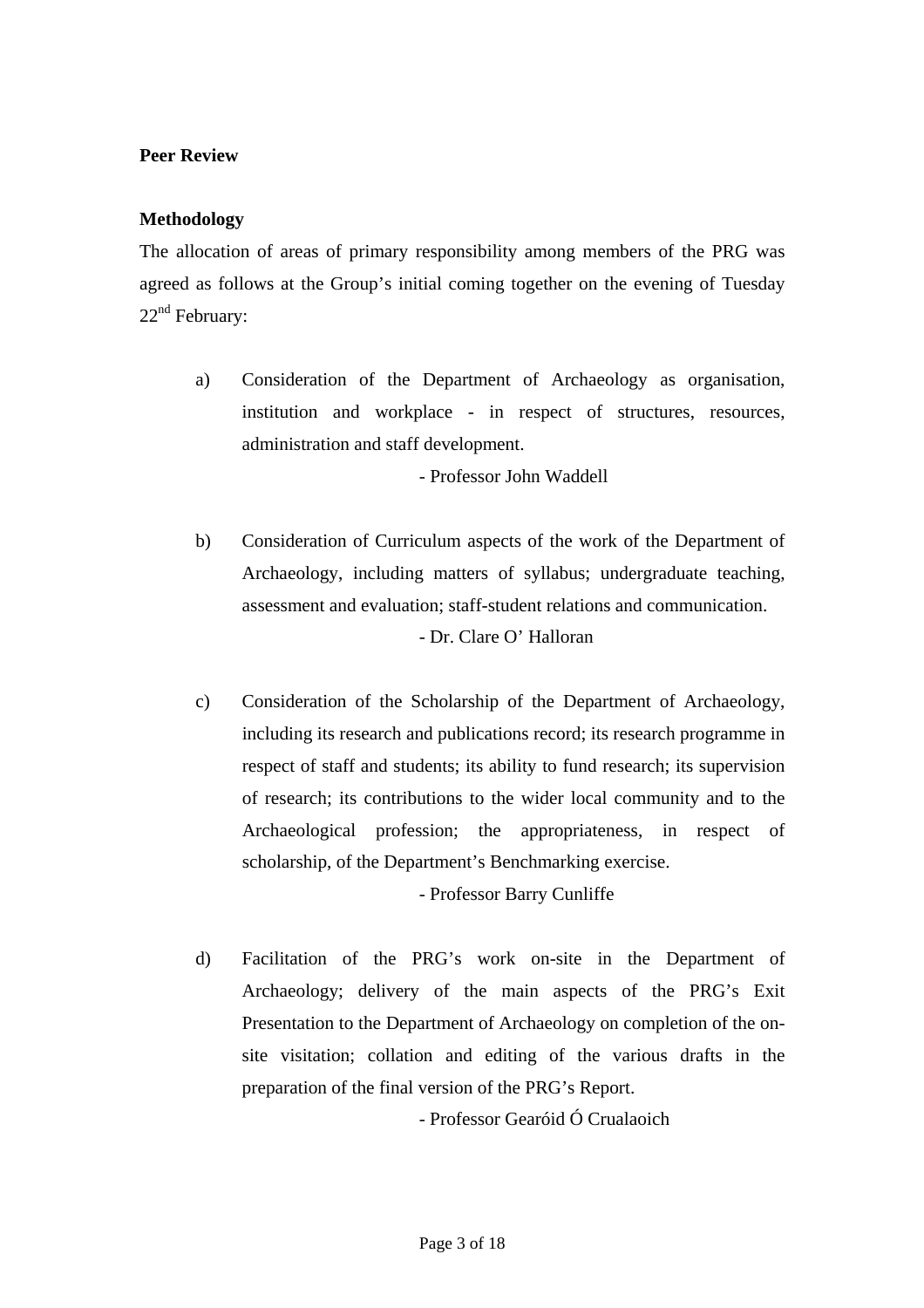#### **Site Visit**

In the course of the site-visit the PRG were afforded every cooperation and courtesy by the members of the Department of Archaeology and by the officers of NUI Cork with whom they consulted, e.g. Vice-President, Dean of Arts, Subject Librarian, Financial Officer, etc. In particular the PRG benefited from the willingness of the students of the Department of Archaeology  $-$  in all categories  $-$  and that of employees and other stakeholders attending for the purposes of the Review, to share very fully with the members of the PRG their ideas and experiences regarding the Department and its work.

#### **Peer Review Group Report**

Each member of the PRG participated in the work of developing a set of materials for the purposes of the Exit Presentation and of further elaborating on this in the course of the final evening of the on-site visitation. Members transmitted further drafts and suggestions to the PRG Chair for incorporation into the initial overall draft Report which was circulated and commented on by all members. A final draft Report was prepared by the Chair and again circulated for further refinement and approval.

# **OVERALL ANALYSIS**

#### **Self-Assessment Report**

The Peer Review Group found the Department of Archaeology's Self-Assessment Report (SAR) to be both thorough and explicit in its coverage of the greater part of the work of the Department. One aspect, however, of the Department that could have done with more detailed clarification is the organisation and operation of the Archaeological Services Unit. Further comment and recommendation regarding this issue is made below.

In being satisfied that all other major issues relating to the work of Department were addressed and in congratulating the compilers of the SAR for the quality of their work the PRG wishes to comment on the somewhat overly modest character of the Department's Self-Assessment. We feel that a more explicit highlighting of the many real and impressive strengths of the Department would have been both justified and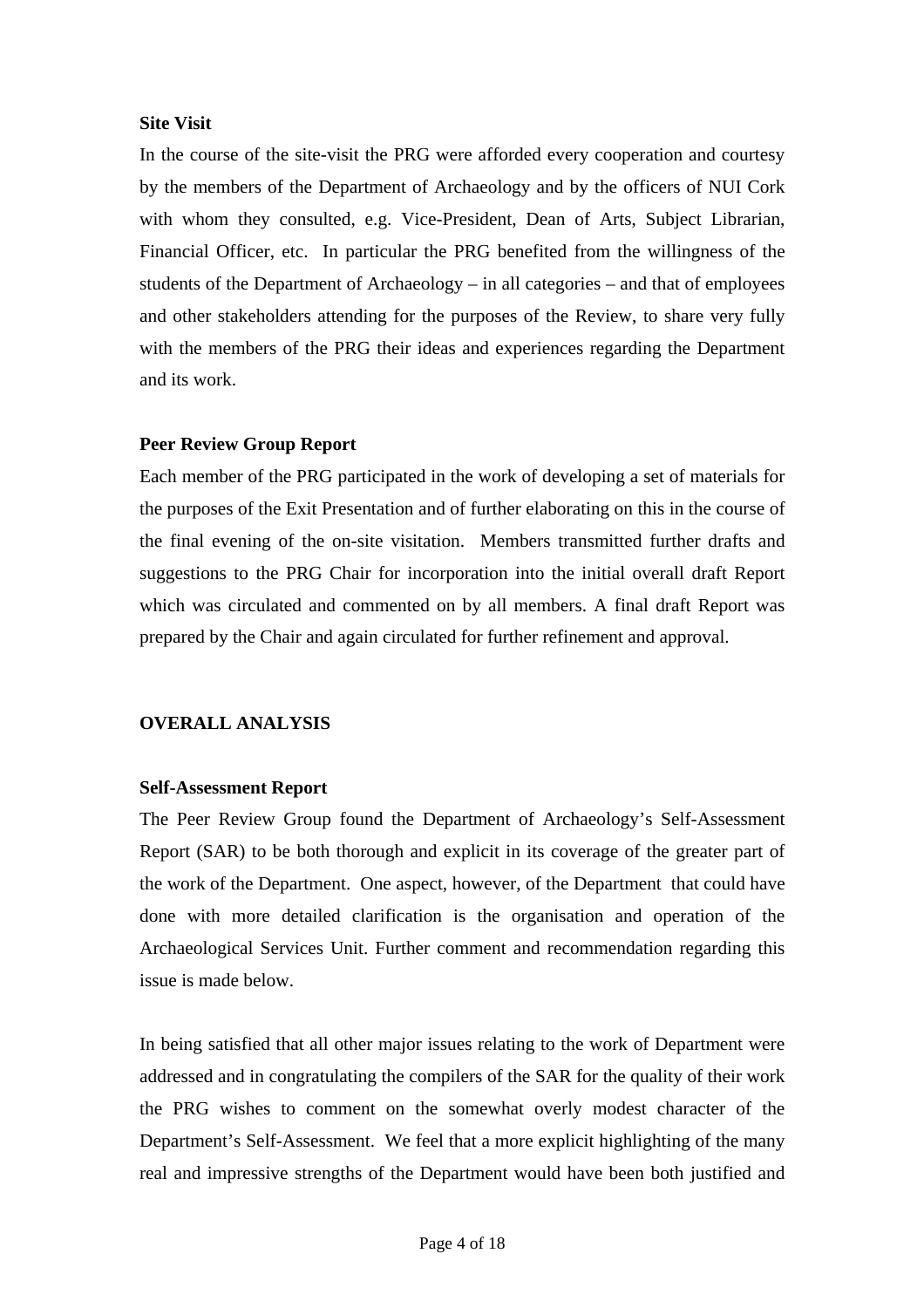appropriate. It was clear to the PRG that the Department of Archaeology had benefited from its participation in the initial pilot Quality Improvement Exercise of 1996/7 and from its efforts to implement the issues arising in its own strategic planning 2000-2004. Its present degree of insight into its own nature and functions is to be commended and give it a platform from which it could reasonably have presented itself to greater effect. It is the hope of the PRG that ways will be found for the Department to proceed to do this within both the University and the wider community.

# **SWOT analysis**

The PRG considered the SWOT analysis as presented by the Department of Archaeology to be result of a careful, reflective exercise whose chief value was to articulate for the Group – and for the Department itself – a correct understanding of where the Department stands at present and of what circumstances and contexts are pertinent to the future of the Department

In terms of Strengths, the PRG would estimate the Department as being in robust health, overall; functioning in an effective and productive manner and ready to both contribute and collaborate further within the University and in the wider professional and community setting.

As regards Weaknesses, the PRG would acknowledge, along with many staff, a weakness which has to do with the period of rapid, rotating Headship of the Department in the recent past. Arising from the then prevailing circumstances, this rapid rotation of the Headship impeded and militated against strategic long term planning. While there is no doubt that the Department was well managed, it was, nevertheless, difficult for strategic planning to be actively pursued given the commitments of the succession of serving Heads.

The Opportunities identified for the Department in the SWOT analysis were correct ones in the PRG's estimation, thought there are a number of other opportunities to which the Group would wish to draw attention, hereafter.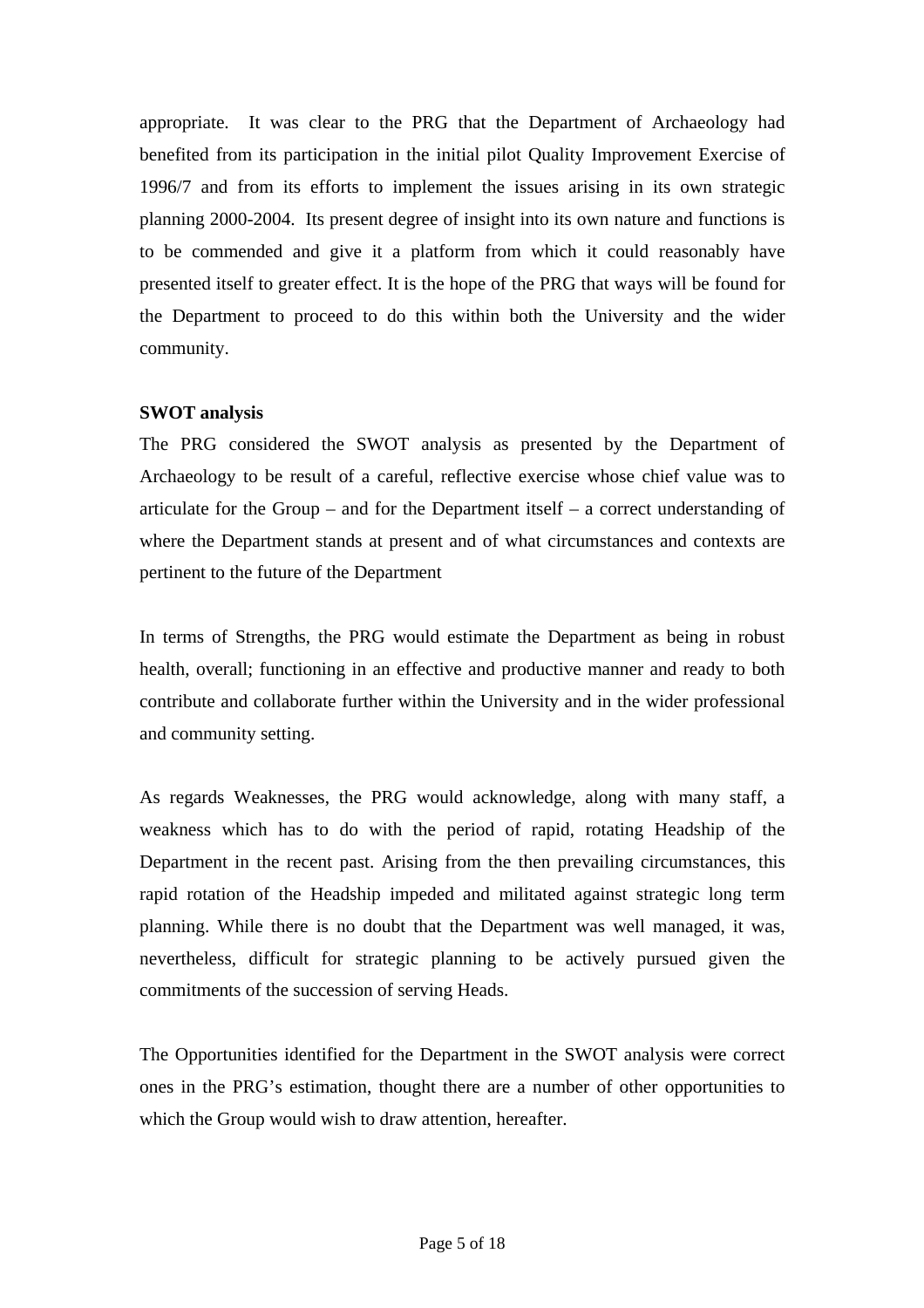The PRG found that the Threats to the Department indicated in the SWOT analysis reflected a realistic assessment of issues that could hamper the workings and development of the Department in the future. The PRG is satisfied that such Threats are addressed under Recommendations (Department 's and Group's) and notes here that such Threats have also been discussed with the appropriate Officers of the University in the course of the site visitation.

# **Benchmarking**

The methodology underpinning the Benchmarking exercise was clearly laid out and demonstrated the effort put into choosing an appropriate department in Britain. The Department of Archaeology at the University of Exeter is of comparable size to Cork and, unlike most English universities, could be seen to have a distinct regional presence.

The analysis was thorough and the results were carefully analysed allowing several areas of difference to be identified. Most notable was the fact that, though Exeter is the major university in the southwest of Britain, its staff spends little time involved in extramural teaching. This contributes to their much lighter teaching load when compared to Cork. A second point of difference to emerge is the heavy stress placed on research output at Exeter resulting from the imperative to gain a high score in the Research Assessment Exercise to which all British universities are subjected on a five-year cycle. The comparison between Exeter and Cork gives the distinct impression that the department at Cork is the more 'rounded' in that its staff contribute to the full educational spectrum: the breadth of their activity is not distorted by undue governmental pressure.

The PRG is satisfied that the Benchmarking exercise was executed to an admirably high standard and that the insights deriving from the comparative analysis involved have been properly used by the Department in the preparation and presentation of its Self-Assessment and its Recommendations for improvement.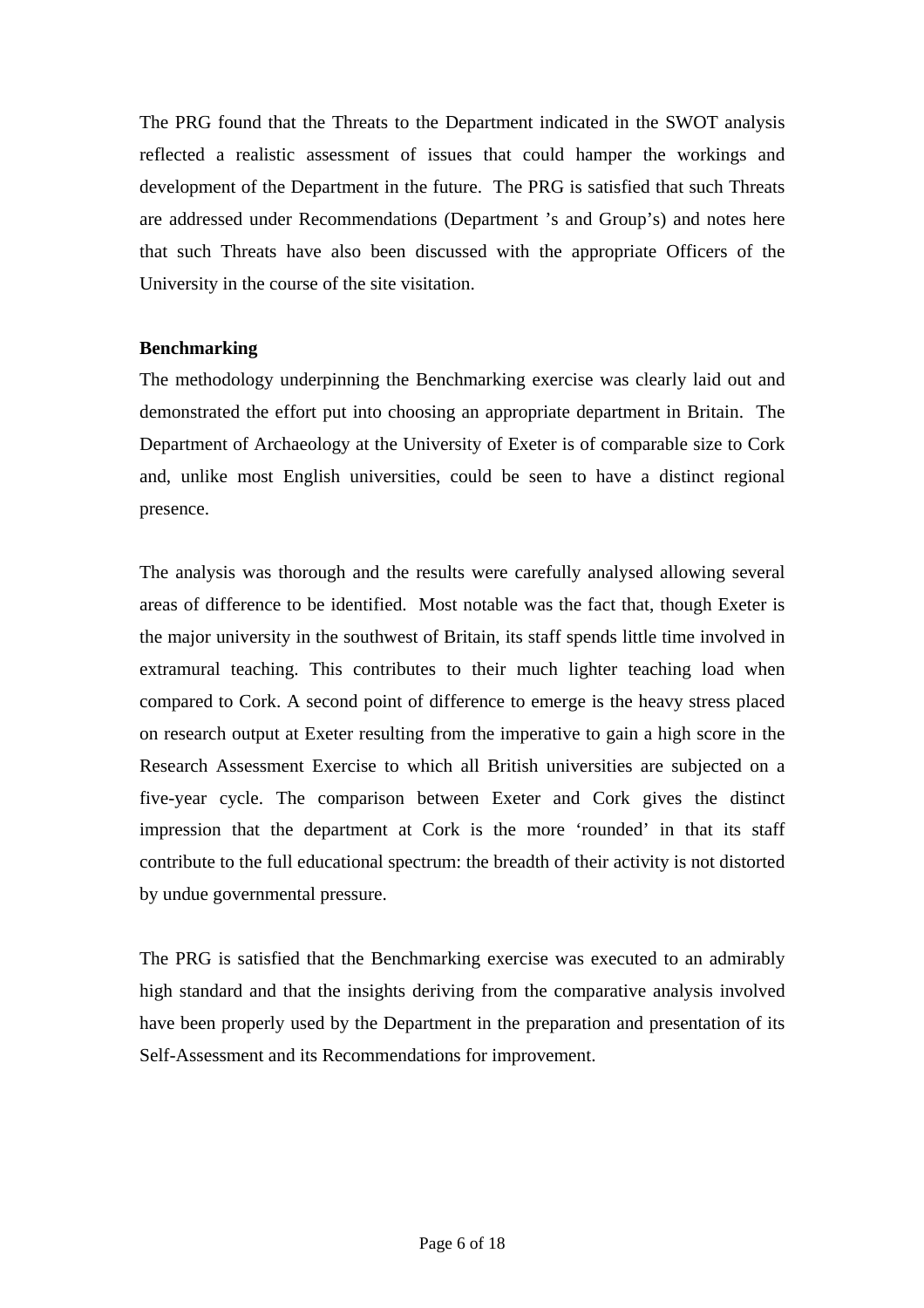# **FINDINGS OF THE PEER REVIEW GROUP**

#### **Department Details/Department Organisation & Planning**

The PRG found the Department of Archaeology to be a complex organisation comprising three distinct elements. At its core is a conventional University Teaching and Research Department to which are added two specialised units, the Archaeological Survey Unit and the Archaeological Services Unit. Both of the latter are maintained by the outside funding income they generate. The Survey draws mainly on State funds in order to engage in field survey in various Irish counties. The Services Unit provides technical and scientific support to outside agencies and to the Department

Although the details of the core Department were fully and helpfully expressed in the Self-Assessment Report as required, there was less clarity about the structure and integration of the two Units. A brief Self-Assessment Report relating to the Survey Unit was provided together with a brief report on the nature and activities of the Services Unit. The PRG were at an initial loss in attempting to ascertain something as basic as the list of staff on the Services side. It would have been helpful to the PRG if the work of both Units and their relationships to the Department had been described in greater detail. The PRG formed the opinion that, in this respect the Archaeology SAR reflected real structural uncertainties inherent in the present system of the Department overall. This issue is addressed hereafter in some detail in the course of the Group's Recommendations.

In general the Review Group was greatly impressed by the overall governance and management of the Department of Archaeology and with the efficiency of its subcommittee system. The role of the Departmental Management Group was found to be both effective and clearly appreciated by staff. The Department's Finance subcommittee in particular introduces a welcome measure of budgetary transparency to the workings of the Department and perhaps offers a model in this regard for other Departments of the University.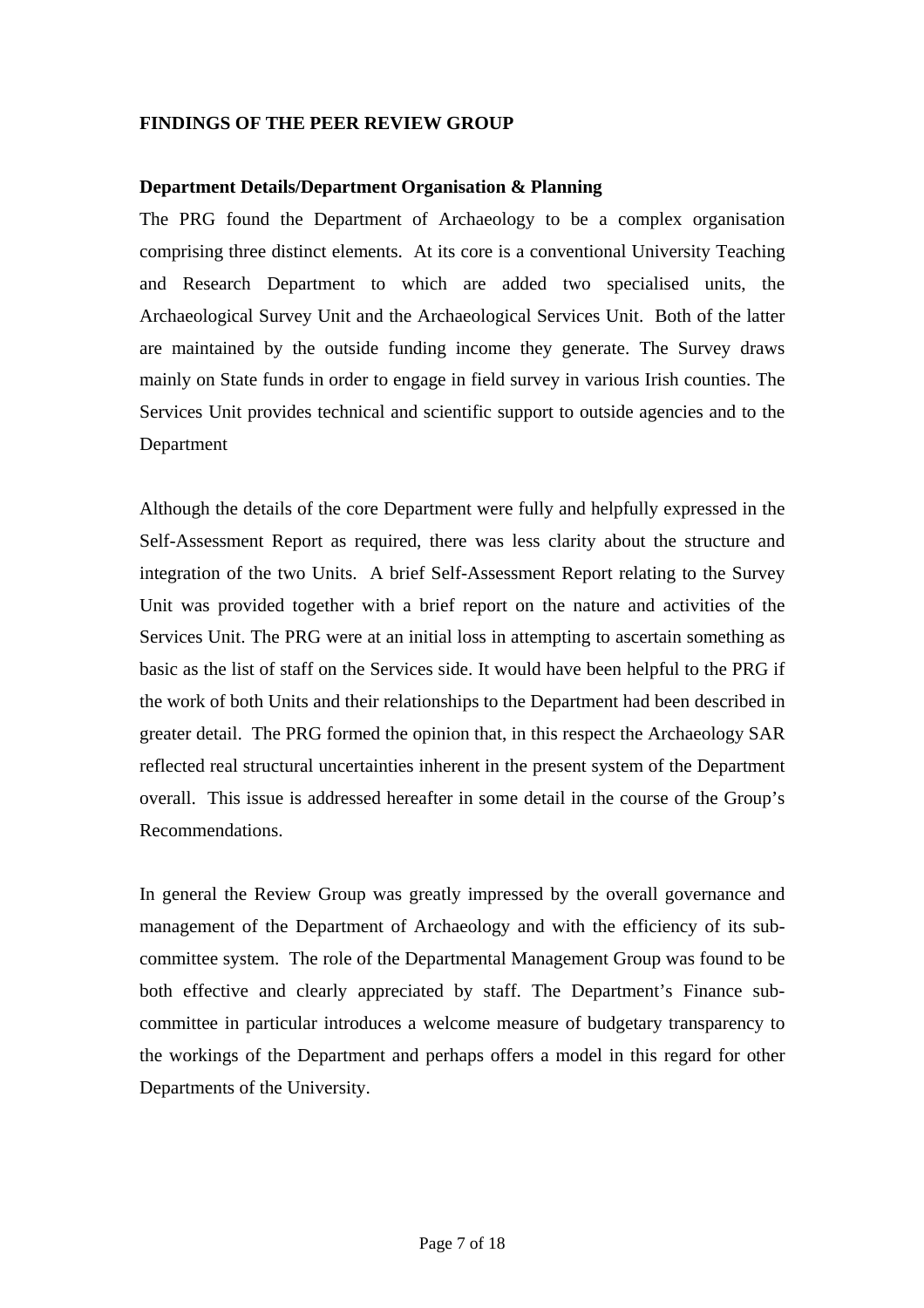The question of the condition of the listed building in which the Department of Archaeology and its associated Units are housed gives rise to very considerable concern in the view of the PRG.

The group recognises that the Connolly Building is an especially important resource for a laboratory-based subject like Archaeology in University College Cork. While it has great potential, we found the physical condition of the building to be deplorable and it gave the Group an impression that the Office of Buildings and Estates was not effective and that the University did not appreciate or fully recognise its responsibilities to a listed building. It was evident that the provision of services in several areas fell short of what might be reasonably expected in a modern University. The professional advice of a qualified architect is very necessary to improve working conditions and access as a matter of some urgency. It is unnecessary to emphasise the importance of well-appointed working conditions for the morale and self-esteem of staff and students and for the public perception of the University. The Peer Review Group is particularly concerned at the Health and Safety issues raised by the condition of the building, and wishes to emphasise again its grave concern at the existing state of affairs.

# **Teaching & Learning**

The PRG was extremely impressed by the teaching ethos and commitment of the Department and the enthusiasm for teaching expressed by staff members. The students we interviewed were, without exception, most complimentary about staff dedication, their teaching skills and their approachability.

The PRG was particularly impressed by the range of teaching engagement from PhD through Adult and Continuing Education to schools level.

The PRG also noted the exceptionally broad scope of the undergraduate curriculum, which placed Irish Archaeology in an international context and which introduced a significant science-based element into the study of Archaeology. The latter is an exceptional feature of the Cork programme, unique in the State.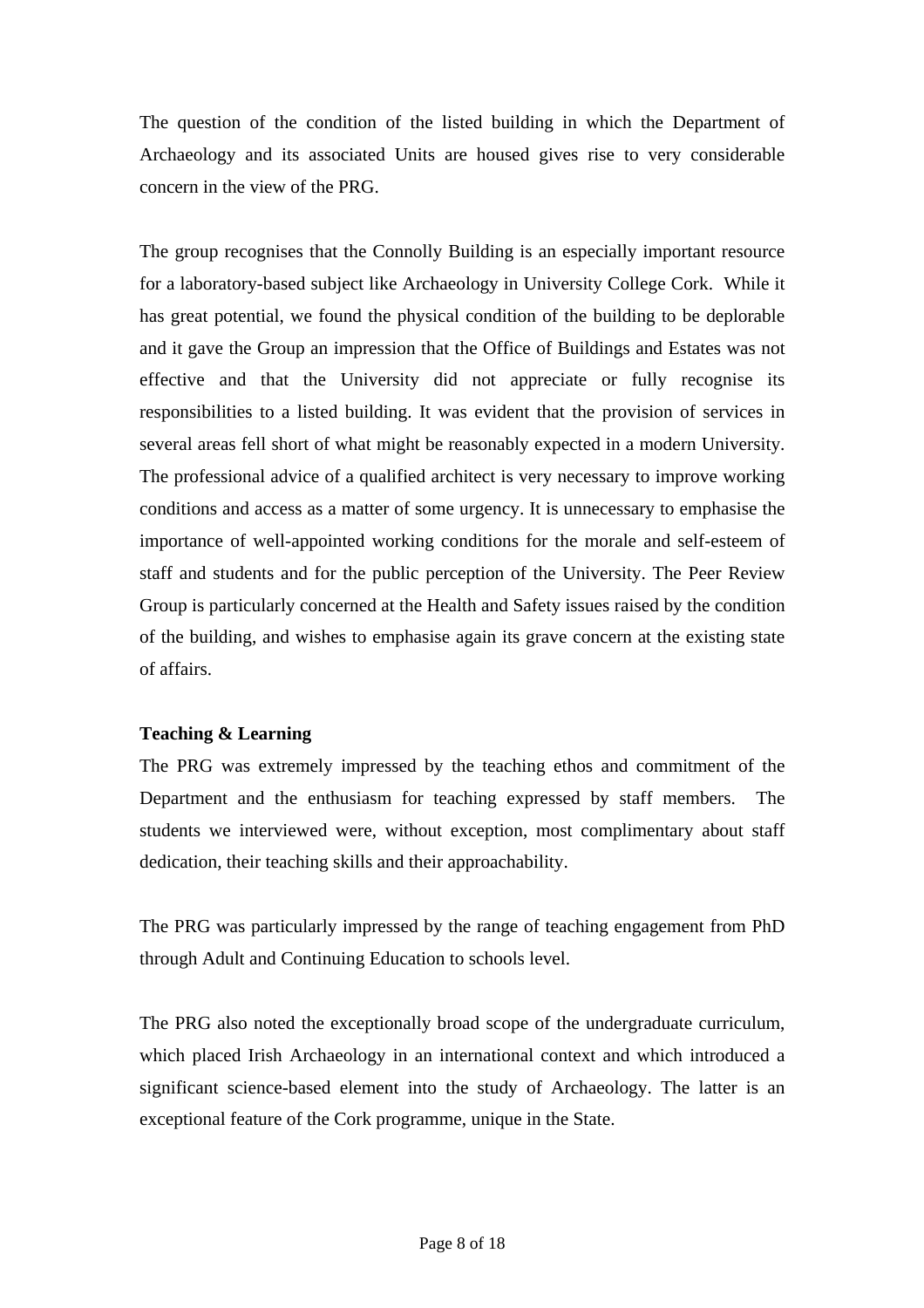The PRG noted the Department's participation in the full range of subject weightings: 50, 40, 30, 20 and 10 credits. It noted that in Third Year neither the 50 nor 40 credit syllabi have a dedicated module to distinguish them from the 30-credit syllabus. This is in contrast to Second Year, where such 50-credit and 40-credit students take a compulsory 10-credit module on Archaeological Practice (AR2024).

The PRG notes the suggestion from some staff that a move away from Single Honours (50 credit subject) would free extra resources for the postgraduate area, but would point out that this would only involve a drop of 10 credits worth of undergraduate teaching. This would seem to risk reducing current student choice without producing significant resources to divert elsewhere.

The PRG recognises the extra burden of administration and marking which is placed on those members of staff who teach the large number of core modules (5 in Second and 4 in Third Year).

The PRG noted student dissatisfaction with the burden of work associated with AR3023 Archaeological Field Survey and the timing of the project work so late in the year. Some visiting students, in particular, had major difficulties in completing the Field Survey Project, commenting on the difficulties of relying solely on public transport and of finding someone to assist them in the field.

The PRG noted students' desire for information to be provided on the following year's modules and on the career options associated with the discipline.

# **Research & Scholarly Activity**

The PRG found the research record of the staff to be impressive particularly given the heavy involvement of most of the staff in teaching - something which was drawn out in particular by the Benchmarking exercise. The increase in the number of Ph.D. students in recent years is, in some measure, the result of the Department's growing research reputation and, of course, further enhances that reputation.

The presence of the Survey Unit and Services Unit adds considerably to the research ethos of the department. Their output is also admired not only locally but also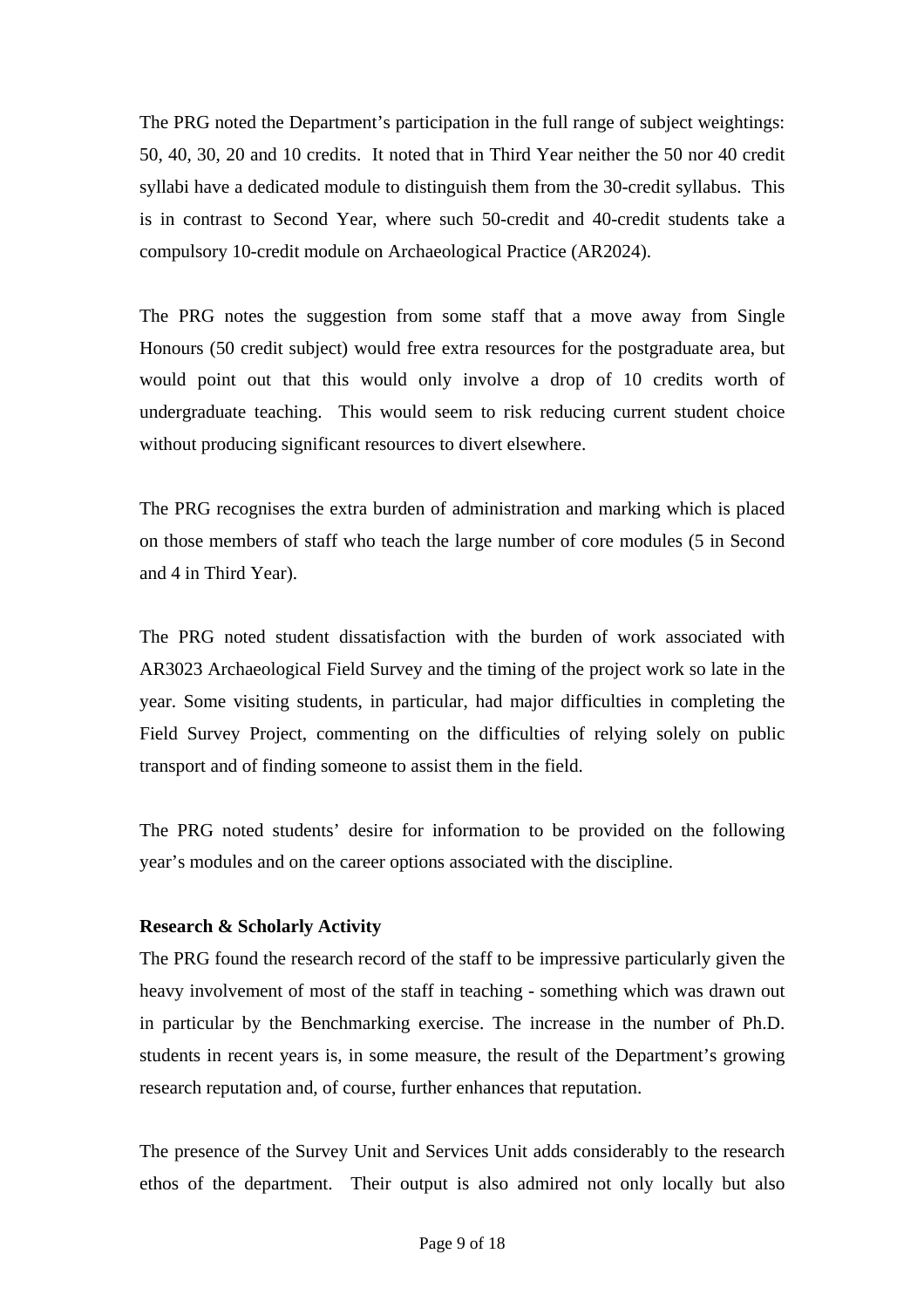nationally and internationally. The Survey Unit sits comfortably within the department as a discrete research unit focussed on a clearly circumscribed set of tasks. Its presence and its archive feed into the student experience. The Services Unit is more wide-ranging in its activities involving a number of researchers with specific skills in the more practical aspects of archaeological research. Taken together the two units considerably extend the capabilities of the department to teach and to pursue its own research.

Overall we found that the department serves the discipline in an appropriate scholarly fashion at all levels from the strictly local to the international. Its science-base and practical involvement in excavation and survey make it a distinctive contributor to the archaeology of the State.

# **Staff Development**

The PRG noted and approved the Departmental concern to promote inclusiveness in Department affairs in respect of Part-time and Temporary Staff.

The PRG noted with concern the anomalous situation of a number of Researchers in the Department  $-$  in particular within the Services Unit  $-$  and wishes to register its surprise that a resolution to their plight has not already been found within moves currently under way to regularise such staffing problems College-wide in terms of recent employment legislation.

The PRG recognised the important part that sabbatical leave has played in maintaining the impressive research record of the Department – especially in the face of heavy teaching loads – and records its conviction that sabbatical leave is a continuing requirement for the well-being of the Department into the future.

# **External Relations**

In discussion with past graduates, employers and other 'stakeholders' in Archaeology, the PRG received a very positive impression of the impact which the Department has had on the profession and on the lay audience in terms of continuing education and information dissemination.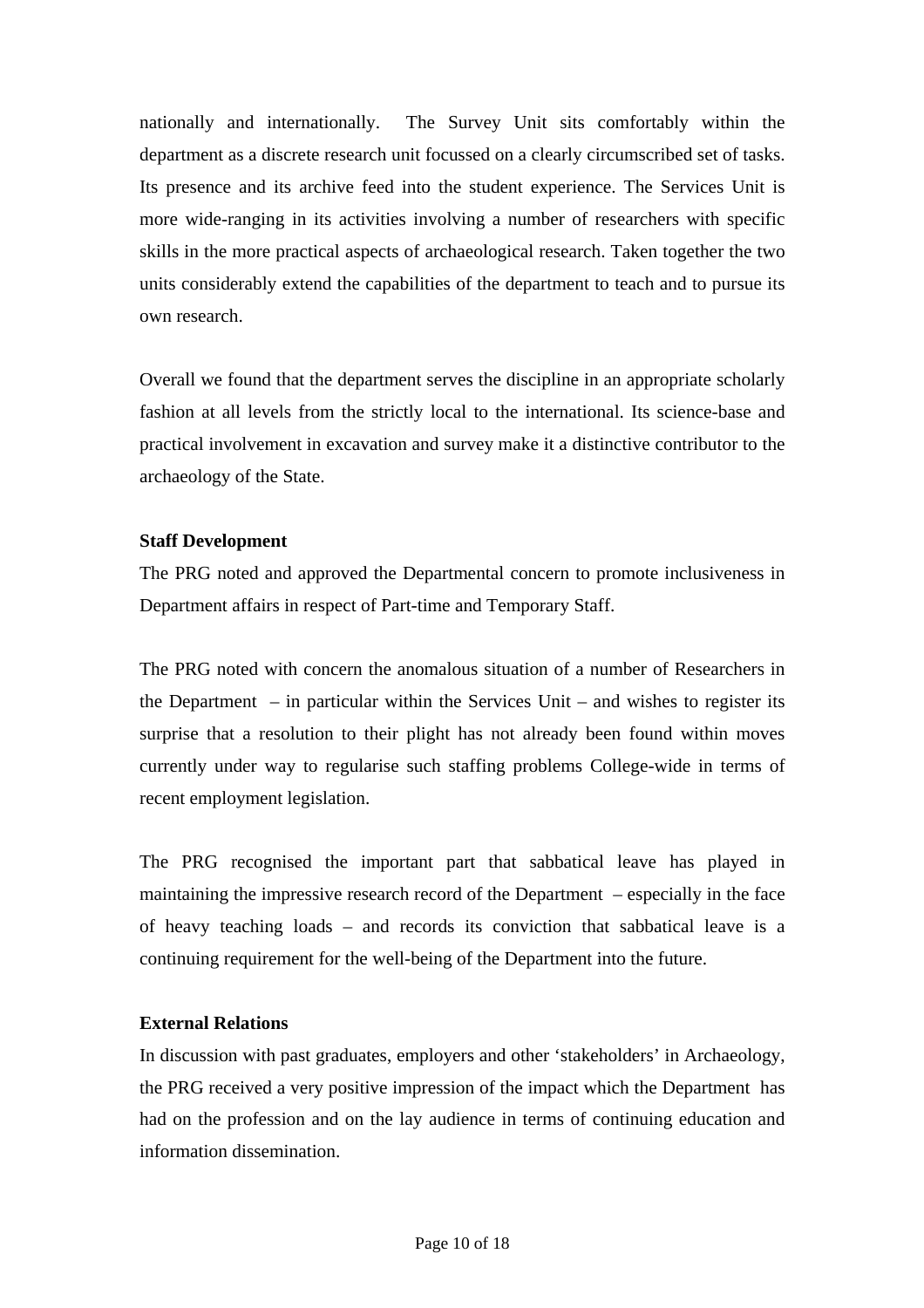It is the PRG's view that the very considerable contribution of the Department outside the University to the region and the country has not been sufficiently appreciated by the College or sufficiently emphasised.

Similarly, the involvement of the Department with colleagues in other European countries that has led to both creative research programmes and the provision of opportunities for postgraduate research abroad has not been sufficiently recognised.

# **Support Services**

Except in the case of the Library, the PRG considered the provision of central services to the Department to be seriously deficient in a number of respects. Three issues deserve particular mention:

- 1. The dangerous and crumbling nature of the building which houses the Department
- 2. Dissatisfaction with the services provided to the Department by the Department of Human Resources – especially in the areas of contracts and the filling of posts.
- 3. A lack of consultation with the Department in respect of plans to convert essential car-parking and materials delivery space to a green area.

As regards the library the PRG noted that, while basically or narrowly adequate, the present holdings of Journals relating to Archaeology do not allow for serious international involvement with theory and research in the discipline. In respect of the inability to hold current subscriptions to international journals and in respect of building the book stock to an adequate level commensurate with the teaching and research aims of the Department, the PRG notes the less than adequate funding available to the Library itself and, consequently, to the Department. There appeared to the PRG to be a lack of perception by the College of the considerable interdisciplinary range of the programme in Archaeology and, in particular, of the fact that at UCC, Archaeology can properly be regarded as being essentially a sciencebased discipline.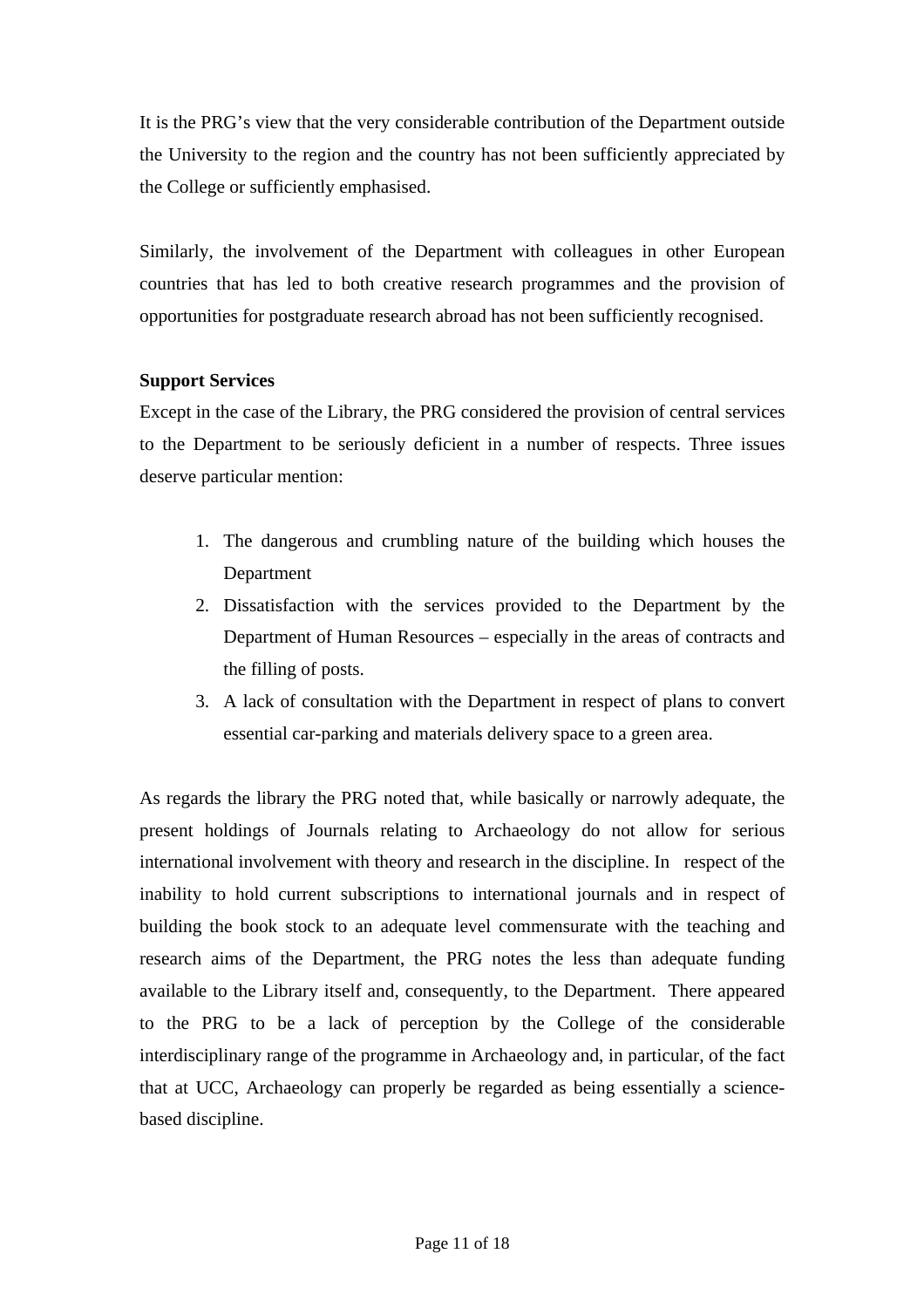# **Departmental Co-ordinating Committee & Methodology employed in the preparation of the Self-Assessment Report**

The PRG was satisfied that the work of the Departmental Co-ordinating Committee was properly organised and executed with the knowledge and cooperation of all members of the Department of Archaeology. The resulting SAR is, in the view of the Review Group, a valuable and enlightening document giving very substantial evidence of the way in which Archaeology at UCC rightly regards itself as constituting a major and successful subject area within the Arts Faculty and a professional and educational resource in the Munster region in general. The Group wishes to congratulate the Department on the production of such an excellent SAR in terms both of the methodology employed for its various components and of the presentation of the Report in such a decidedly usable format.

# **RECOMMENDATIONS FOR IMPROVEMENT**

# **Recommendations for Improvement made by Department**

The Peer Review Group agrees with the broad thrust of all 13 Recommendations made by the Department and listed here. In the Group's own Recommendations hereafter, some more detailed comment will be made and specific guidance given as to the Departmental Recommendations which were as follows:

- 1. Review Aspects of the Curriculum with particular reference to the Undergraduate Programme.
- 2. Expand the Role of the Higher Diploma.
- 3. Examine Changes to the Postgraduate Programme.
- 4. Further Develop the Research Ethos within the Department.
- 5. Identify New Research Foci.
- 6. Expand the Contribution of Archaeology to Other Programmes within the University.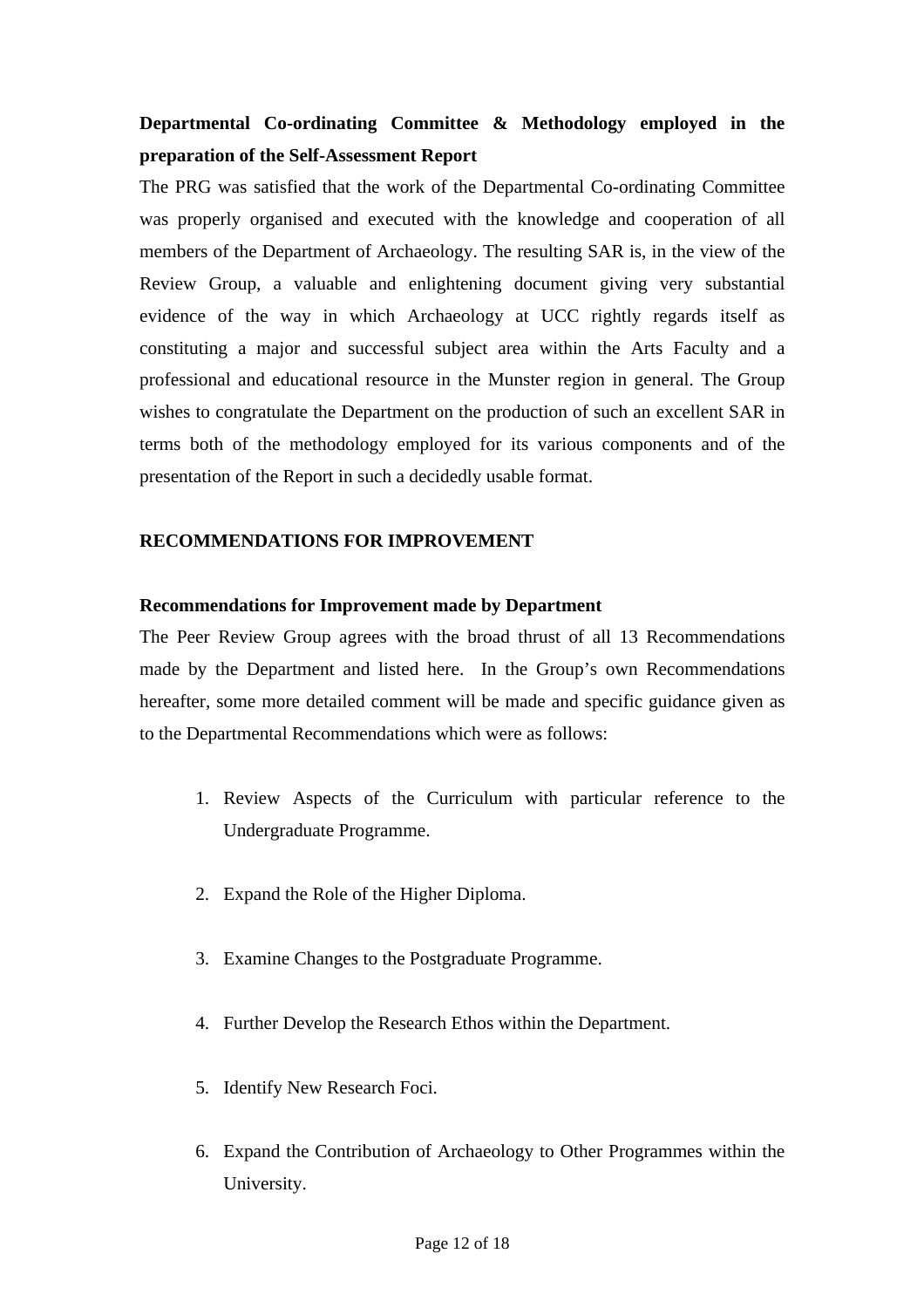- 7. Enhance the Position of the Department of Archaeology within UCC.
- 8. Develop the Department's Role in Archaeology.
- 9. Improve Communication with Support Staff.
- 10. Expand Department's Curriculum and Activities through the Provision of New Staff.
- 11. Formalise Relationship between the Department of Archaeology and the Archaeological Survey Unit.
- 12. Re-visit and Formalise Relationship between the Department and the Archaeological Services Unit (ASU)
- 13. Produce a new Strategic Plan.

# **Additional Recommendations for Improvement made by PRG**

The Peer Review Group unanimously recommends:

- 1. That the college now agrees a) to retain and fill the Chair of Archaeology on the retirement of the present holder, and b) to take whatever steps are needed to ensure that the Department continues to teach and research in the field of prehistory.
- 2. That a realistic Strategic Plan for the next five years of the Department's existence be drawn up as a matter of urgency.
- 3. That immediate attention be given to clarifying the position of the Services Unit within the Department. There should be a designated Director answerable to the Head of Department. The Director should draw up a business plan (with the assistance of the Finance Office) aiming to make an annual profit to fund further research. A services agreement should be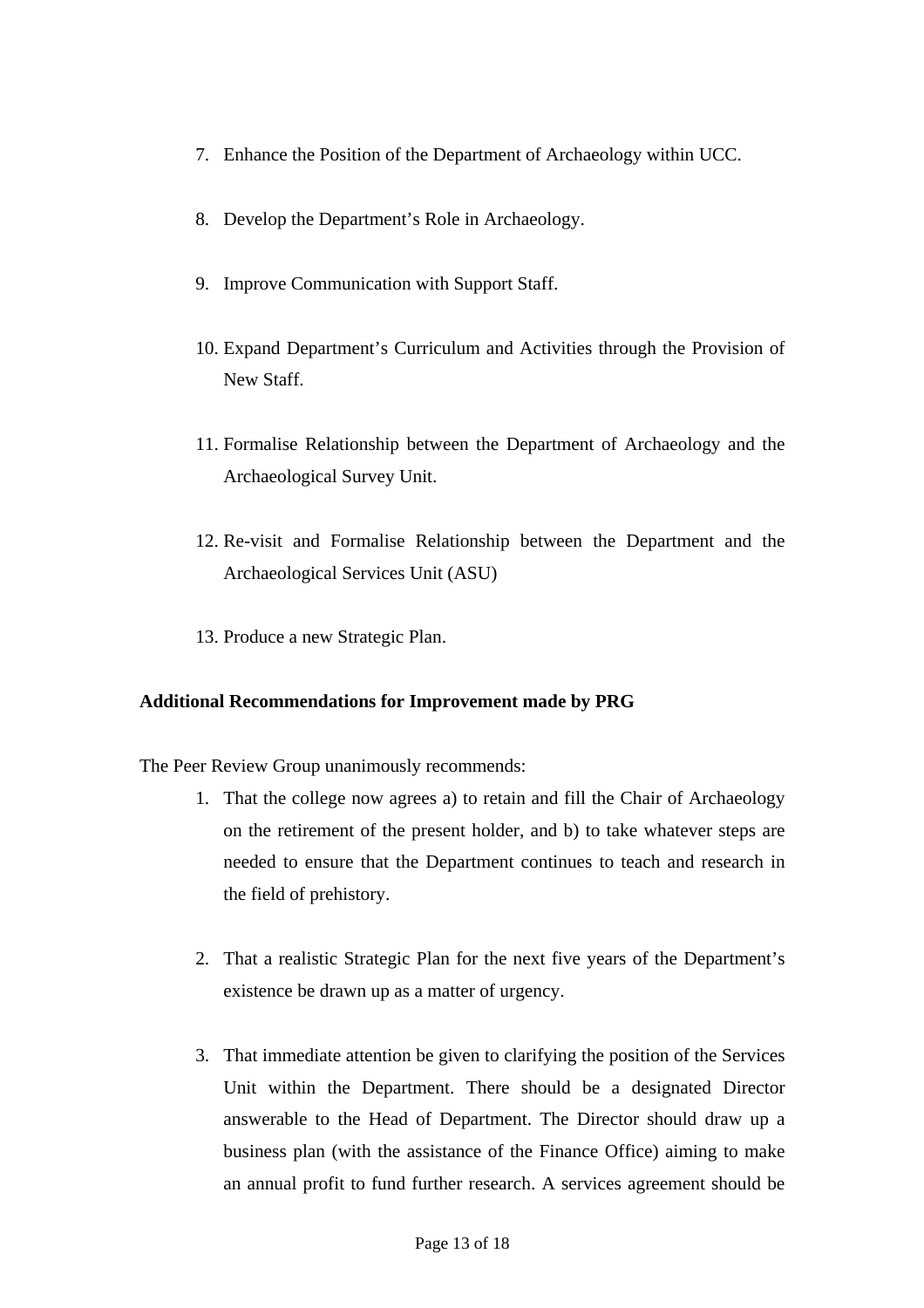drawn up between the department and the unit with respect to teaching time, space resources, etc. to help clarify the financial relationship of the two organisations.

- 4. That the Survey Unit be treated as a research unit embedded within the Department. This relationship should be formalised by appointing a staff member to the role of Principle Investigator – reporting to the Head of Department.
- 5. That the Department explore ways in which its research ethos can be further developed, including
	- a) establishing regular research seminars
	- b) developing new research foci and programmes on the lines suggested in the SAR
	- c) exploring the ability of the Services Unit to generate monies to support the research work of the Department (including the furnishing of study leave in the case of Service Unit Staff.)
- 6. That workloads should be weighted to take account of the extra burden of core module teaching.
- 7. That the Department should include group work as part of all of its taught programmes - given the lack of formal group work in both the undergraduate and postgraduate programmes, which was commented on by students. The practical module AR3023 Archaeological Field Survey would seem to provide one opportunity in this regard.
- 8. That the 50 and 40 credit syllabi for Third Year should provide for one 10 credit module to be taken by all such students. The PRG noted that the current AR3010 Dissertation module, at present optional and underweighted at 5 credits, could well be increased to a 10 credit module and made compulsory for all 50 and 40 credit students.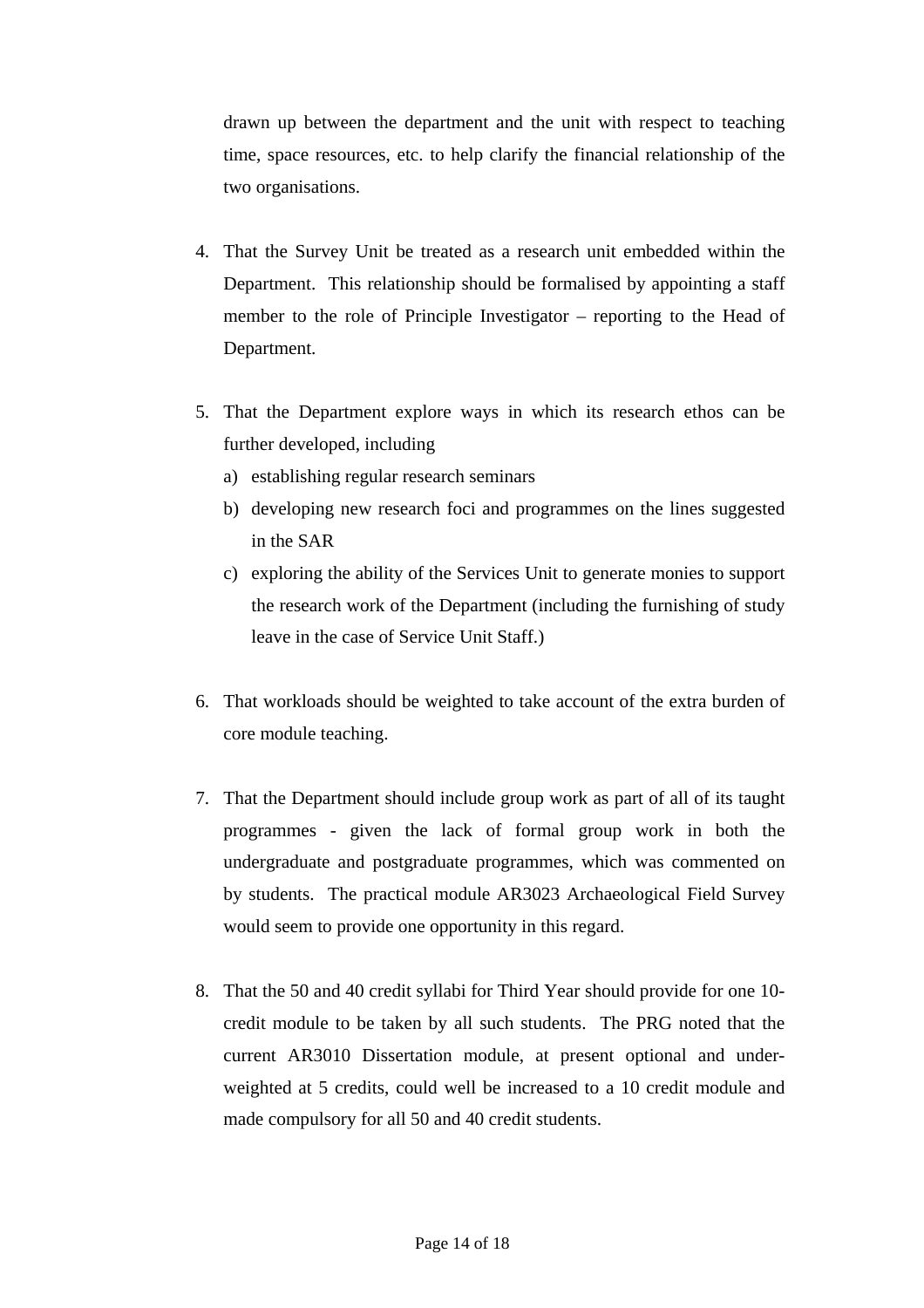- 9. That an element of double marking of exams should be introduced into all years, either by the sampling method, and/or by selecting one core module for each year - bearing in mind that the Department operates a carryforward system whereby a portion of Second Year marks count towards the BA result.
- 10. That serious consideration be given to the development of Continuous Professional Development programmes for the Archaeological profession in the wider community.
- 11. That urgent attention be given by the Department and the College to the rectification of the contractual position of research staff.
- 12. That the second Executive Assistant post in the Department be maintained and filled as an essential requirement of proper Departmental administration.
- 13. That the College and the department should together develop ways to publicise the achievements of the department since Archaeology is eminently newsworthy and will bring credit to the College.
- 14. That the College should pay immediate attention to the serious shortcomings of the Connolly building particularly with respect to the stability of the structure, disabled access and the need to maintain ease of access for bulk archaeological materials.

This final recommendation is a matter of the utmost gravity concerning, as it does, urgent issues of Health and Safety as well as issues relating to the delivery of the teaching and research programmes and the image of the University in the eyes of students and of the public at large.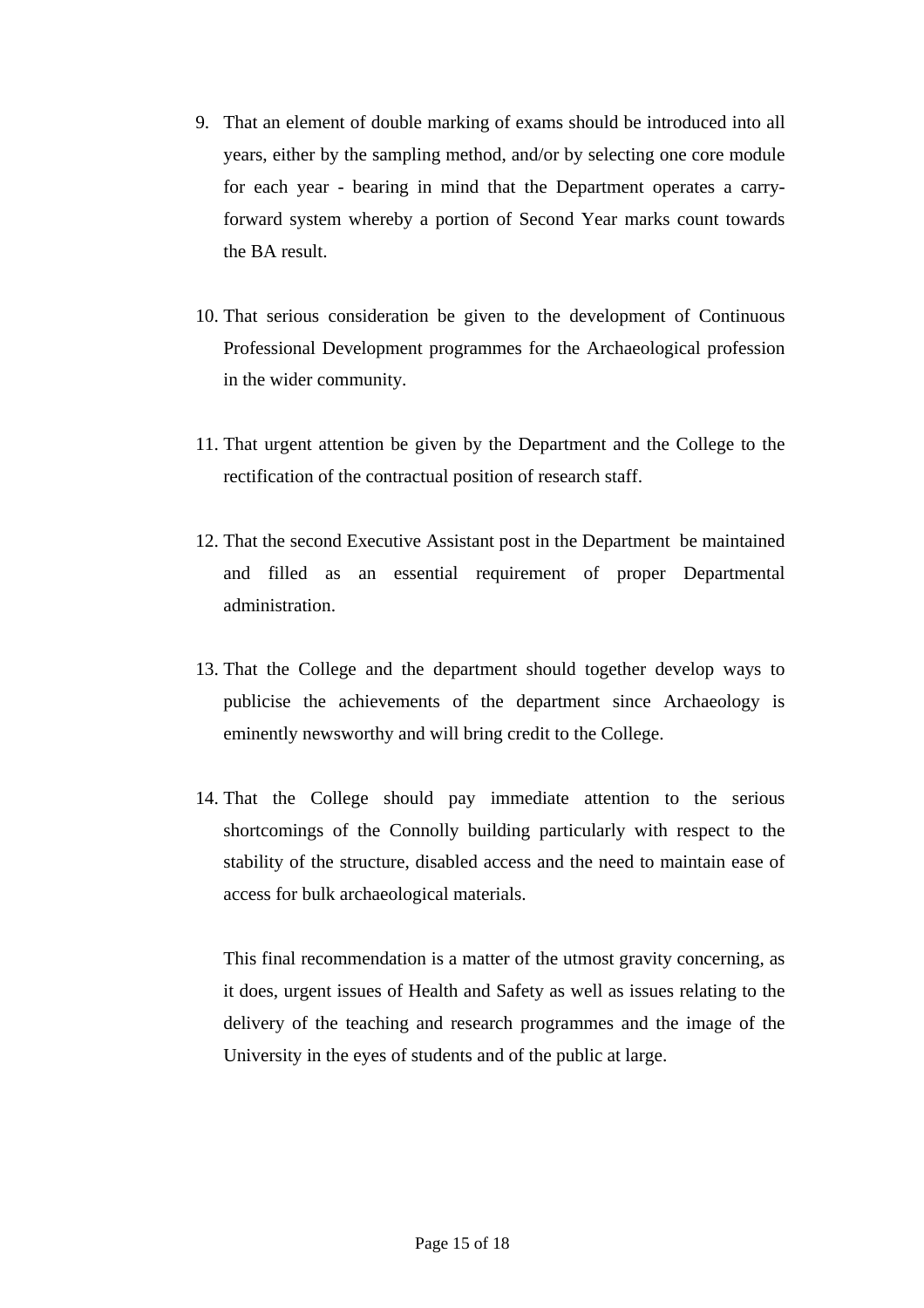# **Appendix A**

# **Timetable for conduct of Peer Review Visit**

#### **Department of Archaeology**

#### *Tuesday 22nd February 2005*

17.30 Meeting of members of the Peer Review Group Briefing by Director of Quality Promotion Unit, Dr. N. Ryan. Group agrees final work schedule and assignment of tasks for the following 2 days. Views are exchanged and areas to be clarified or explored are identified.

Venue: Suite 1, Business Centre, Kingsley Hotel, Cork

19.30 Dinner for members of the Peer Review Group and Head of Department and Departmental Co-ordinating Committee.

#### *Wednesday 23rd February 2005*

08.30 Convening of Peer Review Group in Old Office, Department of Archaeology, Connolly Building, UCC.

Consideration of Self-Assessment Report

- 09.00 Professor Peter Woodman, Head of Department
- 09.30 Meeting with all members of the department, including representatives fro the Archaeological Survey Unit and the Archaeological Services Unit

Venue: O'Riordán Seminar Room

- 10.30 Time allowed for private meetings of members of the Peer Review Group with members of staff.
	- 10.30 John Sheehan
	- 10.45 Rose Cleary
	- 11.00 Elizabeth Twohig
	- 11.15 Barra O Donnabhain
	- 11.30 Mick Monk
	- 11.45 Sue Erridge
	- 12.00 Joy O'Callaghan
	- 12.15 Margaret McCarthy
	- 12.30 Denise Sheehan
- 13.00 Working private lunch for members of Peer Review Group
- 14.00 Tour of departmental facilities
- 14.45 Undergraduate Students,  $1<sup>st</sup> Years$

Rosari Harrington, BAI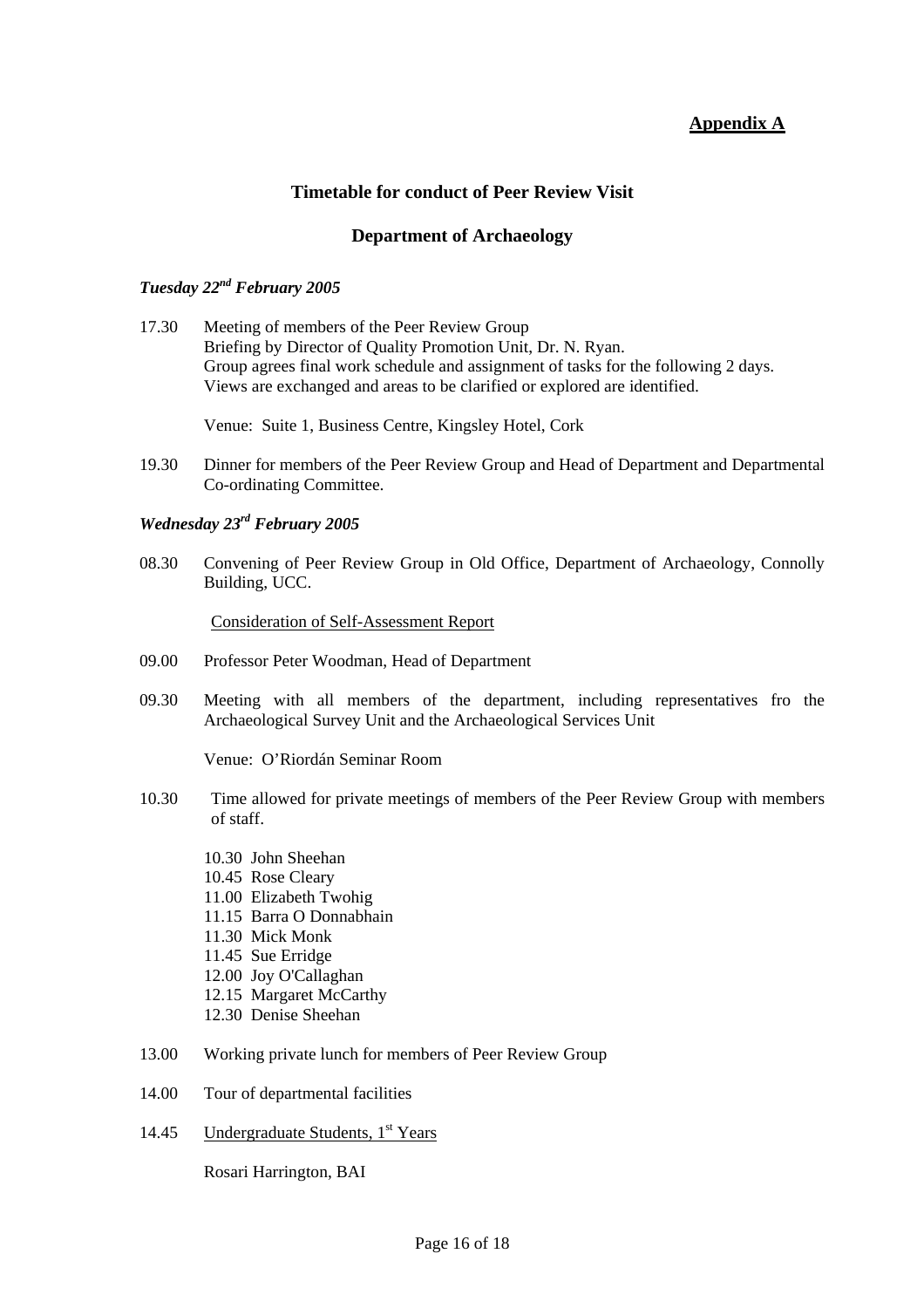Andrew Mills, BAI Edwina Roycroft, BAI Fiacc Murphy, EBAI Helen Buckley, EBAI

15.10 Undergraduate Students,  $2<sup>nd</sup>$  and  $3<sup>rd</sup>$  Years

Jerry O'Connor, BAII Erica McCarthy, BAII Ann Sheehan, BAII (Archaeological Society)

Robert Mcguire, BAIII Pamela Dorney, BAIII

15.40 Visiting/International students

Kourtney Donahoe (Higher Diploma International student) Mark Ryan (taking module AR1111) Kim Thounhurst (Early Start and AR2021, AR3025 and AR3034) Mat Radermacher (Early Start) Jonathan Waldron (Early Start) Aislinn O' Keeffe (Early Start, AR2026, AR2027, AR3016, AR3020, AR3021)

16.00 Postgraduate Students

Tom O'Driscoll, HDip Jessica Whitty, MA Carmelita Troy, MA James Lyttleton, PhD Griffin Murray, PhD

#### 17.00 Recent graduates, employers and other stakeholders

Venue: Staff Common Room

Michael Lynch, *past graduate* Marion Dowd, *past graduate* Naoise Connelly*, Adult & Continuing Education experience*  Owen Binchy, *Adult & Continuing Education experience*  Felicity Philpott, *Adult & Continuing Education experience*  James Eoghan*, Regional Archaeologist with the National Roads Authority*  Mary Cahill, *National Museum of Ireland*

19.00 Meeting of Peer Review Group to identify remaining aspects to be clarified and to finalise tasks for the following day followed by a working private dinner for members for the Peer Review Group.

#### *Thursday 24th February 2005*

- 08.45 Convening of Peer Review Group
- 09.00 Visit to Boole Library, Q+3, meeting with Ms. Olivia Fitzpatrick, Subject Librarian
- 09.30 Professor David Cox, Dean of Faculty of Arts